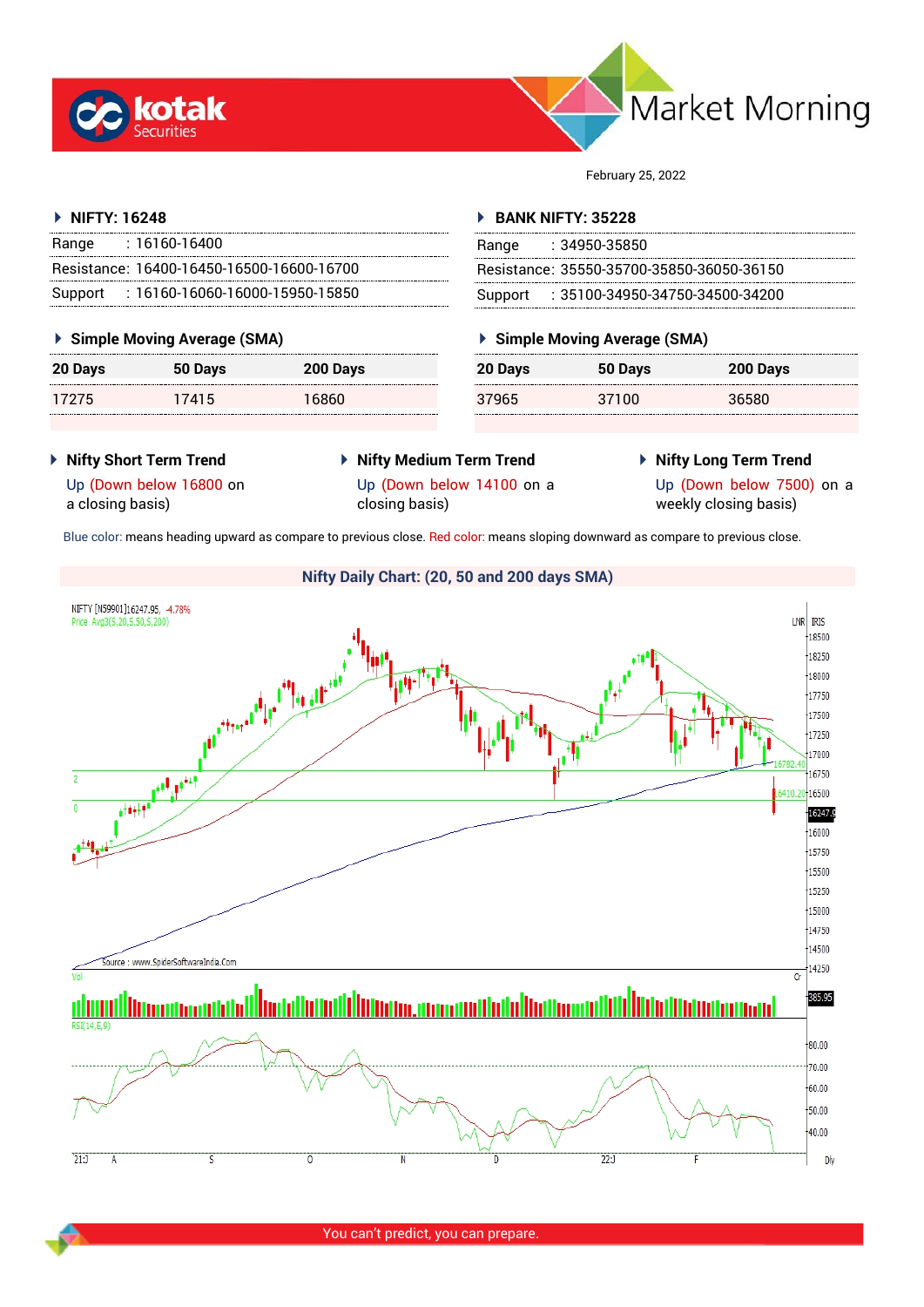## **Market Analysis**

selloff. The Nifty ends 815 points lower whereas the Sensex was down by 2700. Weak global cues, geopolitical **Nifty/Sensex Daily View:** On the last day of February F& O expiry day, the benchmark indices registered a sharp tension and rising crude oil prices were the major factors behind the sharp selloff. On Thursday, the nifty opened well below 200 days SMA and post-gap down opening the market intensified the weak momentum throughout the day. Among Sectors, all the major sectoral indices corrected sharply but PSU Banks and Reality lost the most, both the indices down over 6 per cent.

Technically, after a long time, the nifty closed below 200 days SMA and it has formed a long bearish candle on daily charts which suggest further weakness from current levels. Considering the uncertainties hovering around, the index may trade lower between the highs of 16800 and 16,000/54400-56200. The market is in corrective mode and it would complete its corrective pattern between 16200/54400 and 16000/53800. For the traders, 16400/55000 and 16500/55250 would act as intraday resistance for the nifty/Sensex while 16100-16000/54100- 53800 could be the immediate support zone for the index.

The broader strategy should be to reduce weak long positions between 16600 and 16800. On the other side, invest in fundamentally strong companies between 16200 and 16000.

The calamity in the global markets, the fear of additional margin requirements and the expiry of the monthly F&O contracts all came at the same time and created additional panic in the market. What we learned is that we can't take some things lightly. Always we have to consider the risky side of the event first and based on that we can redesign our leveraged position so that our capital does not get hurt even if the event has a negative outcome.

## **RATING SCALE (PRIVATE CLIENT GROUP)**

**BUY** – A condition that indicates a good time to buy a stock. The exact circumstances of the signal will be determined by the indicator that an analyst is using. **SELL** – A condition that indicates a good time to sell a stock. The exact circumstances of the signal will be determined by the indicator that an analyst is using. **Stop Loss Order** – An instruction to the broker to buy or sell stock when it trades beyond a specified price. They serve to either protect your profits or limit your losses.

## **FUNDAMENTAL RESEARCH TEAM (PRIVATE CLIENT GROUP)**

Head of Research Auto & Auto Ancillary Transportation, Paints, FMCG Banking & Finance [shrikant.chouhan@kotak.com](mailto:shrikant.chouhan@kotak.com) arun.agarwal@kotak.com agarwal.amit@kotak.com Hemali.Dhame@kotak.com

**Jatin Damania Purvi Shah Rini Mehta K. Kathirvelu** Metals & Mining, Midcap Pharmaceuticals Research Associate Support Executive jatin.damania@kotak.com [purvi.shah@kotak.com](mailto:purvi.shah@kotak.com) rini.mehta@kotak.com [k.kathirvelu@kotak.com](mailto:k.kathirvelu@kotak.com) +91 22 6218 6440 +91 22 6218 6432 +91 80801 97299 +91 22 6218 6427

**Sumit Pokharna** Pankaj Kumar

sumit.pokharna@kotak.com pankajr.kumar@kotak.com +91 22 6218 6438 +91 22 6218 6434

**Shrikant Chouhan Arun Agarwal Amit Agarwal, CFA Hemali Dhame** +91 22 6218 5408 +91 22 6218 6443 +91 22 6218 6439 +91 22 6218 6433

Oil and Gas, Information Tech Construction, Capital Goods & Midcaps

**TECHNICAL RESEARCH TEAM (PRIVATE CLIENT GROUP)**

**Shrikant Chouhan Amol Athawale Sayed Haider**

[shrikant.chouhan@kotak.com](mailto:shrikant.chouhan@kotak.com) [amol.athawale@kotak.com](mailto:amol.athawale@kotak.com) Research Associate +91 22 6218 5408 +91 20 6620 3350 [sayed.haider@kotak.com](mailto:sayed.haider@kotak.com)

+91 22 62185498

## **DERIVATIVES RESEARCH TEAM (PRIVATE CLIENT GROUP)**

+91 79 6607 2231 +91 22 6218 5497 +91 33 6615 6273

**Sahaj Agrawal Prashanth Lalu Prasenjit Biswas, CMT, CFTe** [sahaj.agrawal@kotak.com](mailto:sahaj.agrawal@kotak.com) [prashanth.lalu@kotak.com](mailto:prashanth.lalu@kotak.com) [prasenjit.biswas@kotak.com](mailto:prasenjit.biswas@kotak.com)